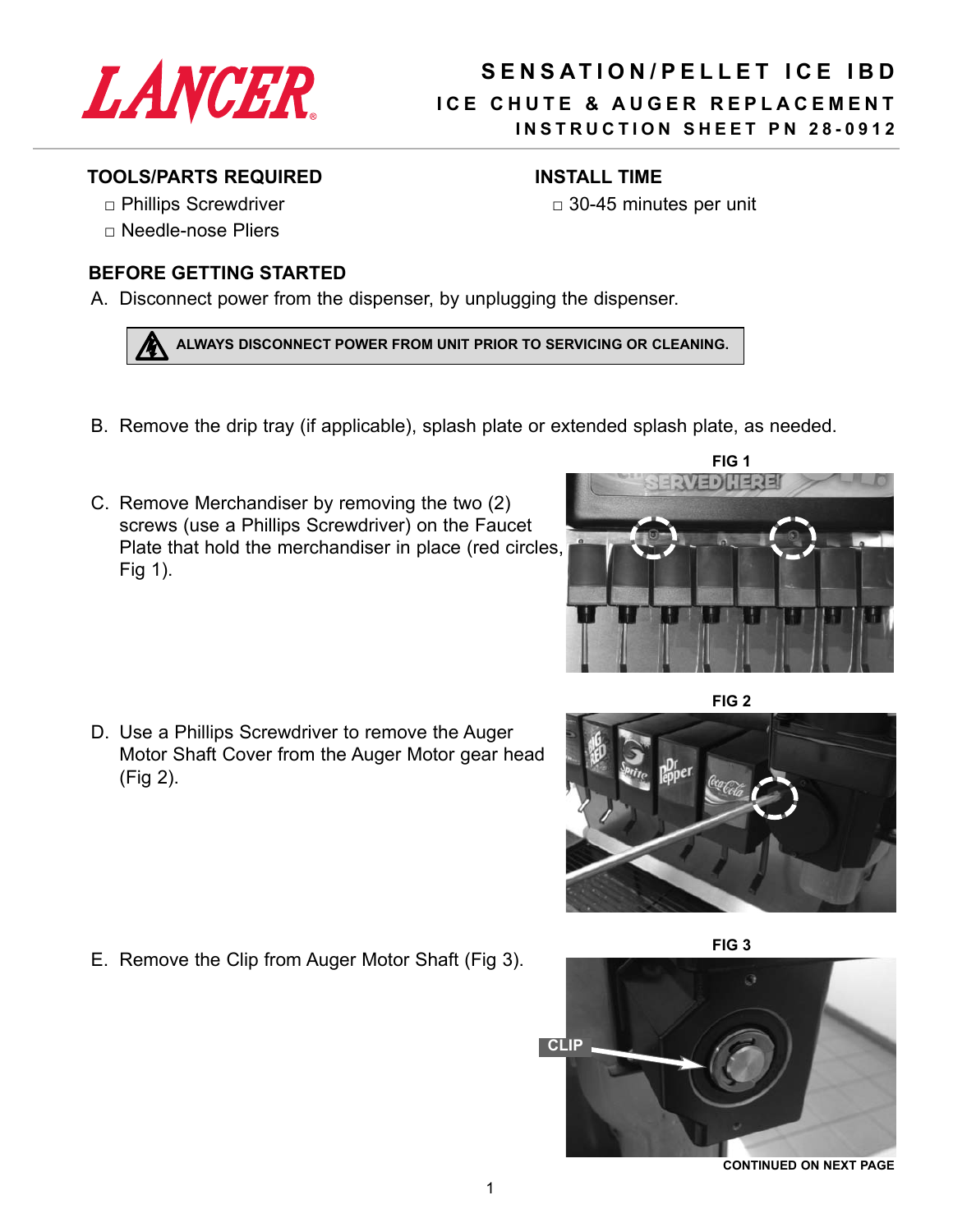

F. Ensure the Motor Wire Harness is disconnected (Fig 4a). Retain the Auger Shaft Key.

**FIG 4a**



Remove four (4) screws from bracket holding the Auger Motor (red circles, Fig 4b). NOTE: Two (2) screws are not shown in the image).

**FIG 4b**



**FIG 4c**





Slide the Motor and Mounting Plate Assembly off the Auger Shaft (Fig 4c).

- G. Remove the key from the Shaft (Fig 5).
- H. Remove the second clip from the Auger Shaft.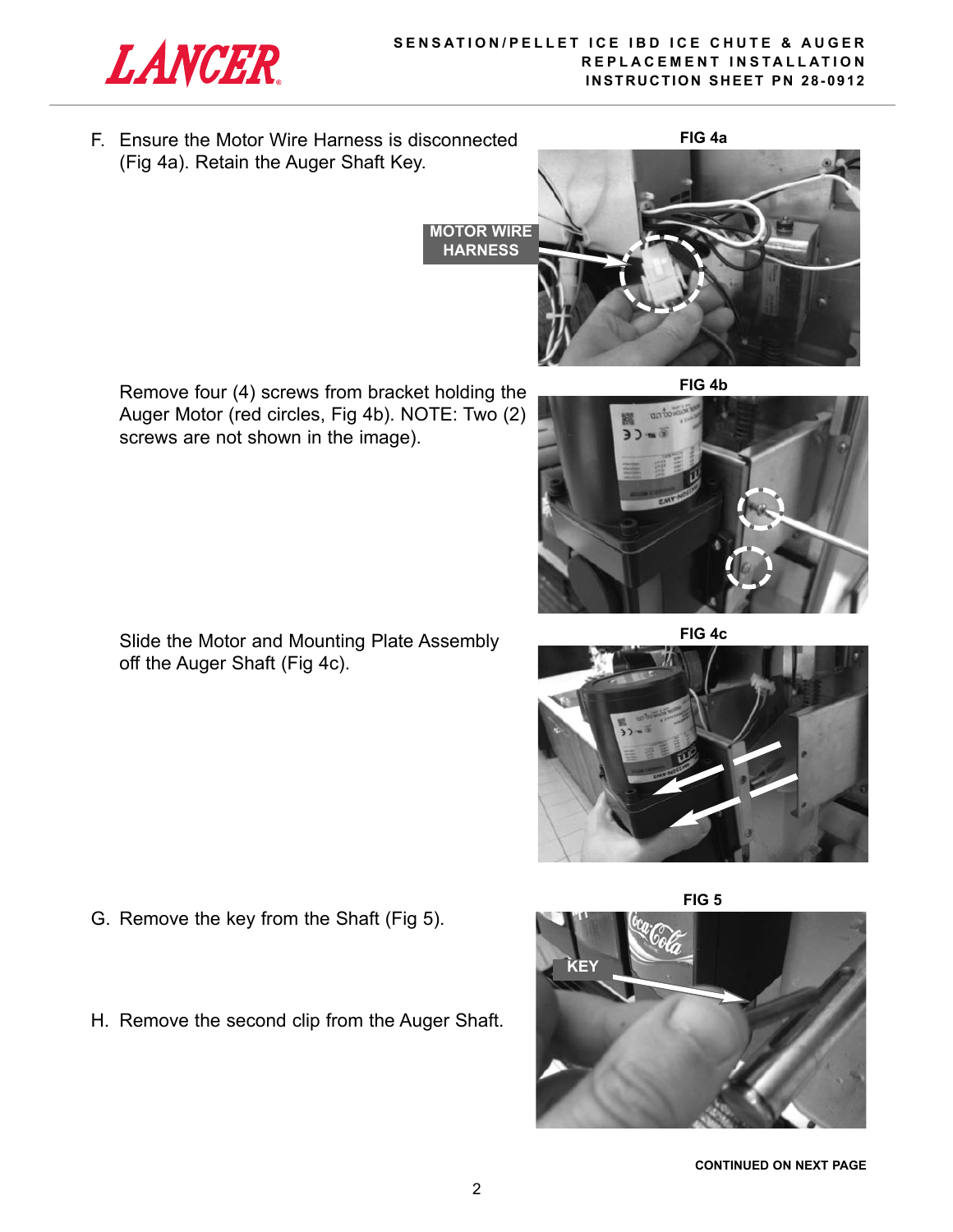

it to the unit.

**PIn**

I. Disconnect the Ice Chute Sensor Wire Harness (Fig 6).



**FIG 7**

J. Disconnect the solenoid from the linkage by pushing the pin through the Shaft until the linkage is free. NOTE: Fig 7 displays the pin disengaged.

**FIG 8**



L. Remove the old Auger by pulling it straight out of the unit (Fig 9).



**ContInUeD on neXt PAGe**